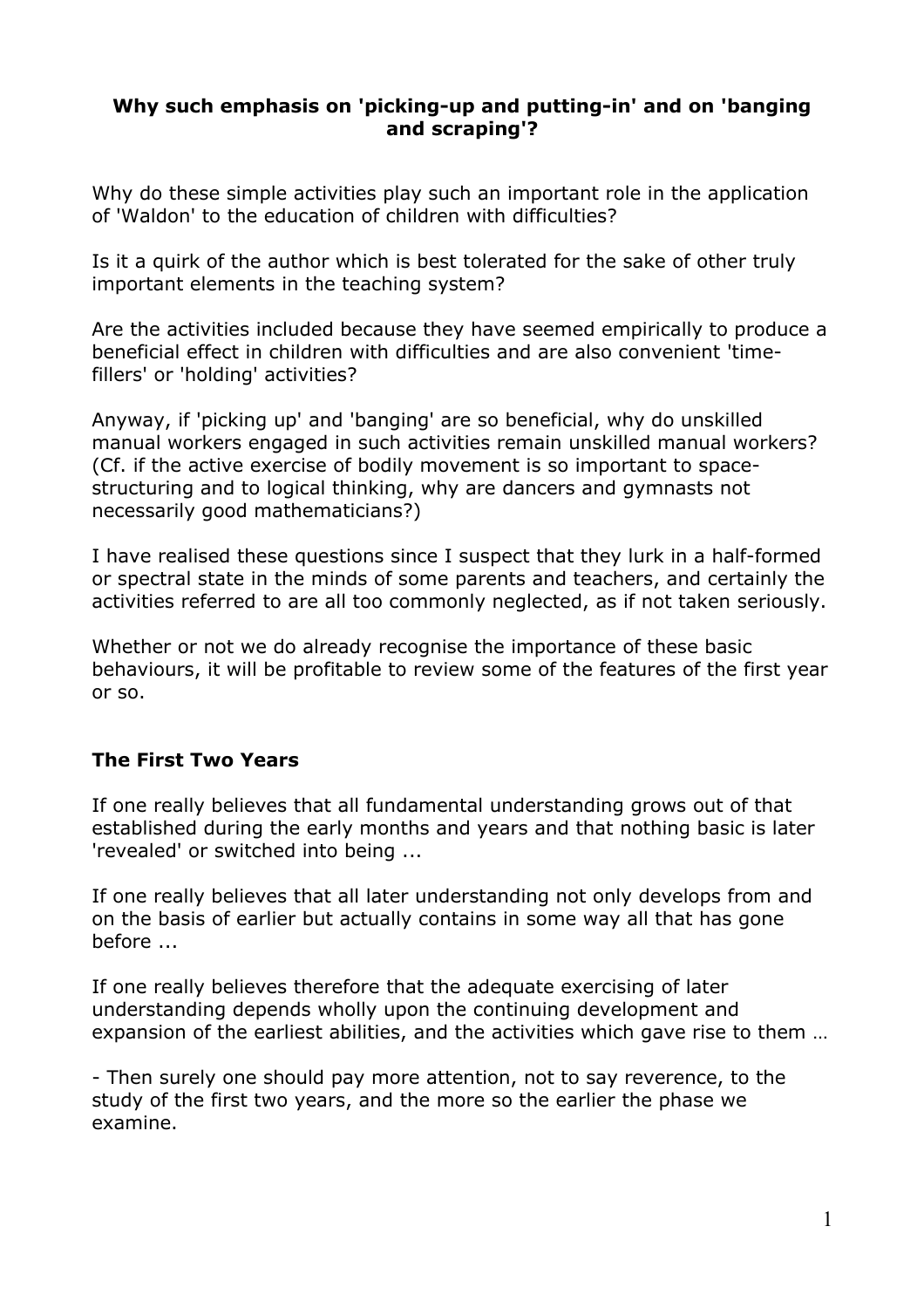With this in mind, let us skim through the first twenty four months of development in General Understanding, thinking in terms of the predominant 'trend' at each of a number of convenient-to-study 'stages'.

ACTIVITY: From before birth and throughout the period of major physical growth, perhaps the first twenty years or so of life, a steady increase in the amount, forms, range, variety and vigour of the daily physical activity is necessary in order to compensate for the changes in size, shape and strength within the growing body, as well as to provide the motive power for the essential build-up of bodily experience and the exploring of the space in which the child acts and moves.

The child's inclination to be active and to do things is referred to as **motivation**.

Hence, in order to increase motivation in the child with difficulties we need to encourage prolonged periods of simple effortful work.

# **What kinds of activities to choose?**

UNIFICATION: During the early weeks the various parts of the baby's body may be seen to move relatively independently of one another. Before the baby can become a whole integrated person, an organism, the parts must learn to work together as a complex unit.

Each limb - whether it consists of an arm and hand moving laterally from the upper end of the trunk, a leg and foot from the lower, or the neck, head and eyes, or neck, head and ears moving on the backbone - steadily increases its range and variety of movements and the extent of 'familiar' space through which it moves.

To increase the child's experience of the potential range of his or her bodily movements we need a simple task which can be repeated in a great variety of ways over prolonged periods.

## **What activity would be suitable?**

In due course, the various 'limbs' come into contact and interfere with one another, and subsequently come to 'cooperate' in acting on the surroundings.

As the regions of limb-explored space increase in range and familiarity they must overlap and coalesce to form eventually one common region of bodily near-space thoroughly familiar to the organism, which has similarly become integrated as a result of the innumerable liaisons between the various 'limbs'.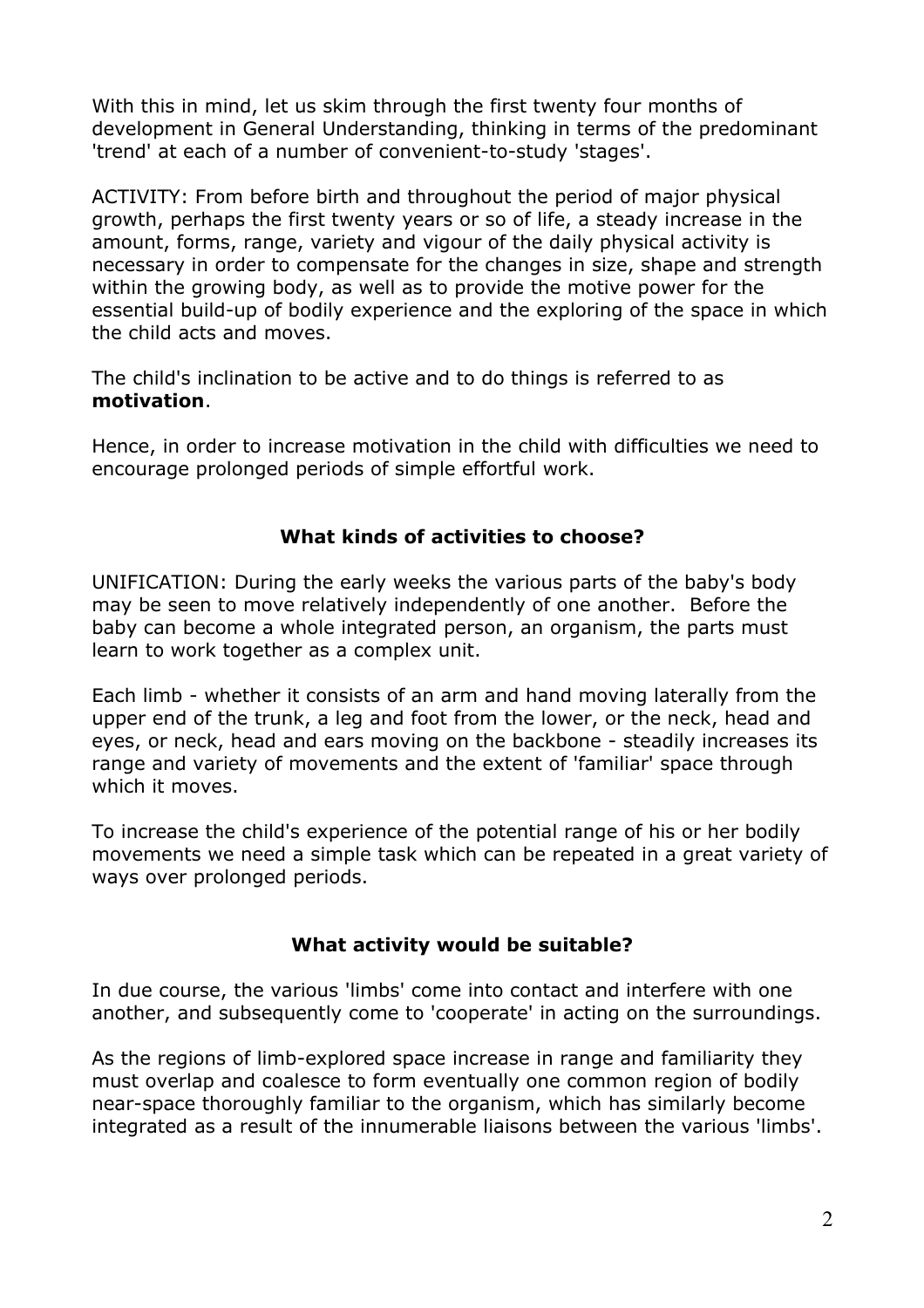To bring about unification in the child with difficulties so that the organism might come to function as a whole, any one part representing the understanding of the whole, simple active movements in which the various parts work in a complementary fashion and/or alternate with one another, need to be practised over long periods of time. But which ones?

### **Which simple active movements?**

STRUCTURING SPACE, necessary to the location of objects etc and to the recognition of behaviours, is accomplished through the organised use of active movements which explore the space which surrounds the body. This is particularly difficult for many children who have difficulties.

## **Which are the best activities to choose?**

ACTING ON THE ENVIRONMENT: As the different 'limbs' come to act together, the child as a whole learns to focus its interest through any part of its body towards any position within its regions of space-interest. In this way it acts upon whatever occupies such a position in the surroundings, whether it be an object to be touched, looked at or listened to. The whole body through its parts can fix onto, follow the movements of, or explore the contours of an object or surface, can pick up things, use and dispose of them, within the region of structured or understood space. This needs constant practice to perfect the coordination between hand and eye.

## **What activity would exercise the child most profitably in this respect?**

THE USE OF HAND-HELD TOOLS: In his constant reaching to grasp objects the child sometimes fails to notice that he is still holding an object in his reaching hand. Such an object, if projecting from the hand, will strike against the other object, producing a sensation, a sound, and cause it to move. In due course, objects will be deliberately retained and used to poke at other objects.

Herein lies the origin of the use of hand-tools experience which has normally reached such a level of competence by the end of the first year that the use of a spoon in feeding and of a pencil in scribbling is readily acquired as personal particular skills within a matter of weeks when opportunity presents itself or occasion demands.

#### **How might we best exercise this general foundation of hand-tool usage?**

FULL RANGE OF CHOICE IN ACTING ON THE ENVIRONMENT: The child's activities give rise to every kind of action towards all kinds of things, and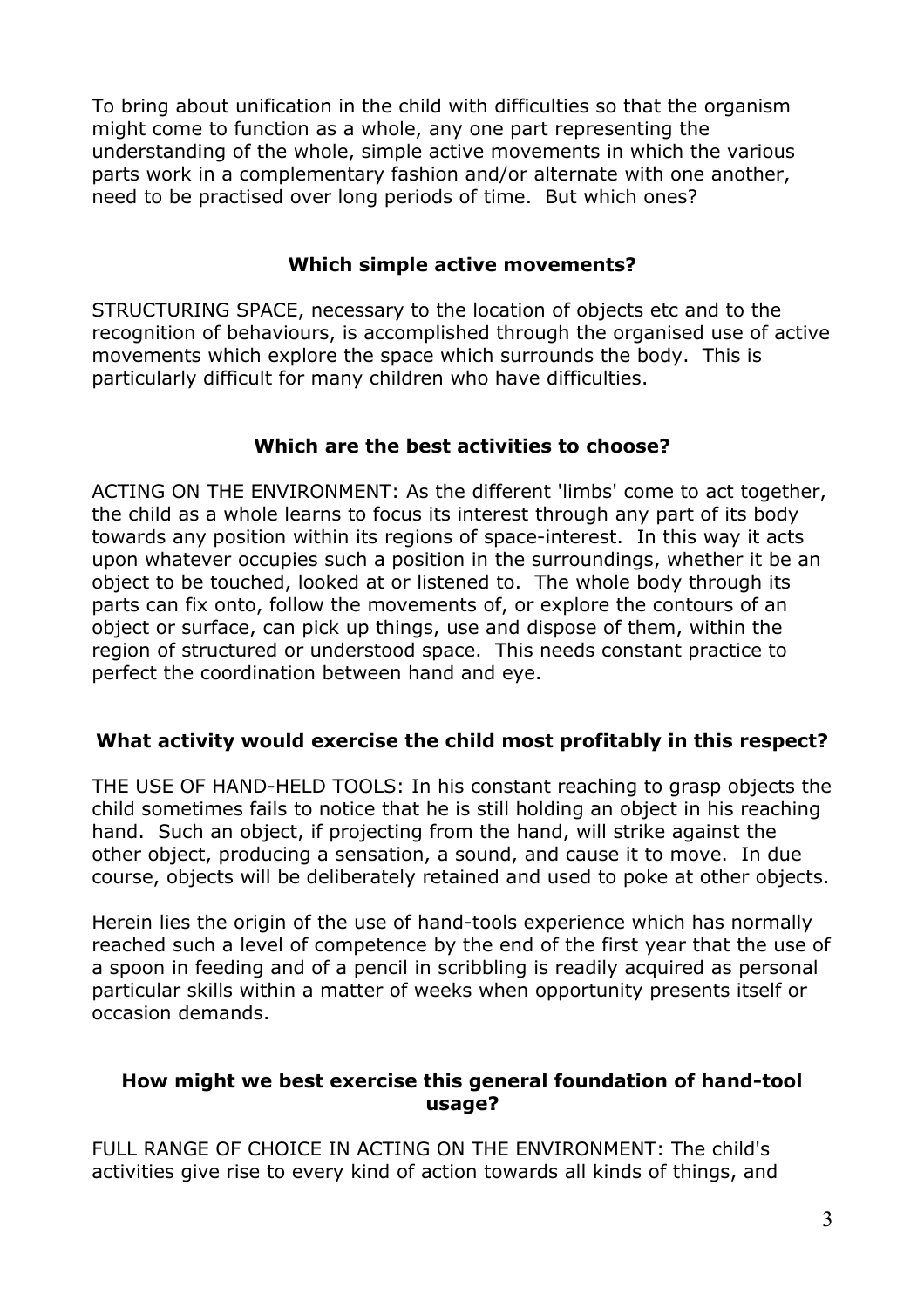extend to every part of the available regions of interest. The free use of the space allows the child to experience all degrees of intensity of interest according to the direction and distance of the focus of attention. This experience of different strengths of interest gives rise to the capacity for deciding between rival objects of interest – the capacity for making choices. The child with difficulties is short on this kind of experience.

#### **How can we best help him to gain it?**

MENTAL ANTICIPATION OF THE COMPLETION AND OUTCOME OF AN ACTION: The accumulating experience of different actions, acting in different directions and over different distances on various objects for varying periods of time, culminates not only in an ability to follow through and monitor actions from beginning to end but also in consciously planning the actions and anticipating the outcomes, and effects of the actions. The child can now 'consciously' pick up an object in order to strike on something. Things can be done *with a purpose*, and activities can be continued 'mentally' even when in practice they are aborted. Such a capacity for imagining a sequence of events implies a memory for such actions – an *inertial* memory. Acquiring this facility is difficult for the child with difficulties, whose actions may be too repetitive or too abortive.

#### **How might he best learn to overcome this?**

CONTINUANT BEHAVIOURS: Once the child is competent at making choices as to where to direct his interest and action as well as being able to continue to think about actions and objects even when not present to the senses (see Mental Anticipation, above), he is able to make choices between what is sensuous to him and what is imagined or remembered from a previous encounter.

This means that instead of continually putting something into a container and then taking it out again, only to return it, etc, as is characteristic of children of eleven or twelve months, the more mature child can transfer an object to a container and then return to the source of the objects in order to secure another and another. This capacity for transferring numbers of objects from one place to another one after another I call 'continuant' behaviour and consider it to be the characteristic activity of children between 14 and 30 months.

Such repetitive ongoing or continuant behaviours result in a massive build-up of experience about appearances and attributes, associations, spatial positions and relationships, actions and rhythms, etc.

These are the sorts of information which will be made use of in the construction of the learning-how-to-learn tools and which will be better understood eventually as a result of the use of these tools.